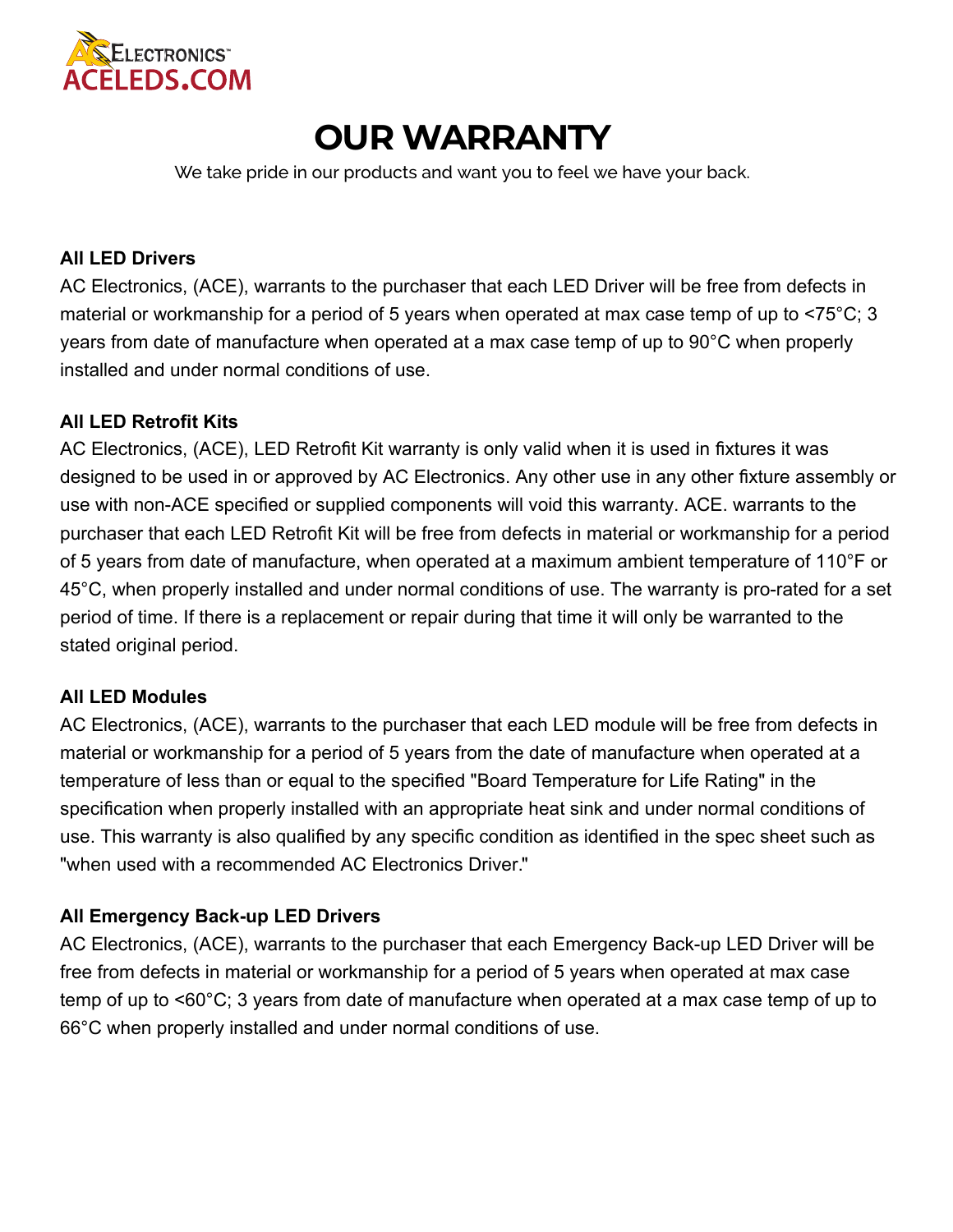

# **Limited Warranty**

AC Electronics, 3401 Avenue D, Arlington, TX. 76011, (hereinafter called "ACE") warrants to the purchaser that its lamp ballasts, LED drivers/power supplies, LED Retrofit Kits and LED Modules (hereinafter called "Lighting Product[s]") will be free from defects in material and workmanship for the specified warranty periods beginning from the date of manufacture. The warranty period and the manufa[ctured date is printed on the Lighting Product label.](http://aceleds.com/docs/ACE%20LED%20Module%20Matches.pdf)

If it appears within the specified warranty period, written on all specification sheets, that any ACE Lightin[g Product does not meet the](http://aceleds.com/docs/COB-Match-Book-Drivers.pdf) warranty specified above, ACE, at its option, will either repair or replace the Lighting Product at ACE's expense. ACE extends this limited warranty to the original or first end-user purchaser only. This warranty is conditional based upon proper storage, installation, use and maintenance.

The warranty excludes damage resulting from improper installation or damage caused by re or s[evere weather conditions including, but not limited to, lightning and storms. Evidence of direct](http://www.aceleds.com/warranty.php)  exposure to water on the failed units voids the warranty.

This warranty is not applicable to, and ACE makes no warranty whatsoever with respect to, any Lighting Product not installed and operated in accordance with the National Electric Code (NEC), the Standards for Safety of Underwriters Laboratories, Inc. (UL), Standards for the American National Standards Institute (ANSI) or, in Canada, the Canadian Standards Association (CSA). Nor is this warranty applicable to any Lighting Product which has not been installed and operated in accordance with ACE's speci cations and connection diagrams or Lighting Products which have been subjected to abnormal operating conditions. This includes, but is not limited to, excessive temperatures as speci ed in ACE's published literature. The conditions for any tests (to be) performed on Lighting Products which are claimed to have not performed in accordance with the terms of the warranty shall be mutually agreed upon in writing and ACE may be represented at any s[uch tests. NO IMPLIED WARRANTY OF MERCHANTABILITY OR FITNESS FOR A PARTICULAR](http://www.aceleds.com/whats-new.php) PURPOSE SHALL APPLY BEYOND THE AFOREMENTIONED WARRANY PERIOD. The foregoing warranty is exclusive of all other statutory, written or oral warranties and no other warranties of any kind, statutory or otherwise, are given or herein expressed. This warranty sets forth ACE's obligations and responsibilities regarding its Lighting Products and is the exclusive remedy available to the claimant.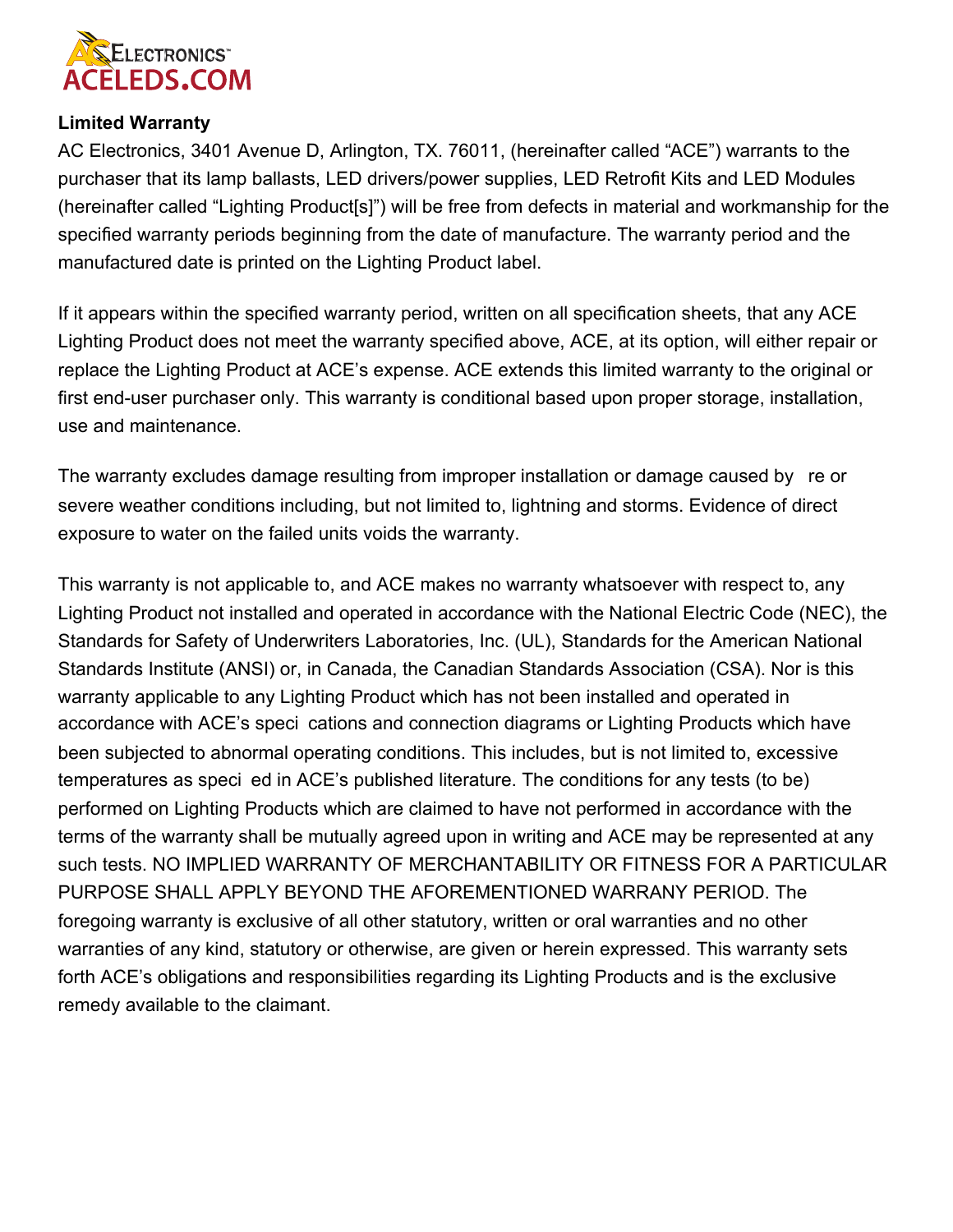

LIMITATIONS OF LIABILITY. Under no circumstances, whether as a result of breach of contract, breach of warranty, tort, strict liability or otherwise, will ACE be liable for consequential, incidental, special or exemplary damages, including, but not limited to, loss of profits, loss of use or damage to any property or equipment, cost of capital, cost of substitute product, facilities or services, down time costs or claims of claimant's customers. ACE's liability for all claims of any kind or for any loss or damages arising out of, resulting from or concerning any aspect of this warranty or from the Lighting Products or services furnished hereunder shall not exceed the price of the specific Lighting Product which give right to the claim, except in accordance with ACE's warranty.

STATE LAW RIGHT. Some states do not allow the exclusion or limitation of consequential or incidental damages or the duration of time for an implied warranty. Therefore, the limitations or exclusions of consequential or incidental damage and implied warranties may not apply to certain claimants. This warranty provides the claimant with specific legal rights and claimants may have other rights that vary from state to state.

### **Return Information**

We are happy to help you resolve any purchase problems as quickly and as easily as possible. Returns can be accepted by following the terms and conditions listed below. Please note that not all items are covered by our return policy. Before you make your purchase read ACE's complete return policy information.

#### **Returned Merchandise Authorization**

To make a warranty return, you must receive a Returned Merchandise Authorization (RMA) number. You can request an RMA by calling us during business hours or by applying online using the RMA worksheet. Once this is complete, we will attempt to handle your request within 2 business days, however sometimes this may take up to 5 business days for processing. No products may be returned without an RMA number, which is issued by AC Electronics. Please include this RMA number on all correspondence and put it on the shipping carton of whatever product is being returned.

#### **Defective Products**

Products with written warranties will be replaced, or credited to customers account at AC Electronics' option, for defective products. Warranty periods and services vary by product.

#### **Order Cancellation**

No cancellation on orders for non-stock items.